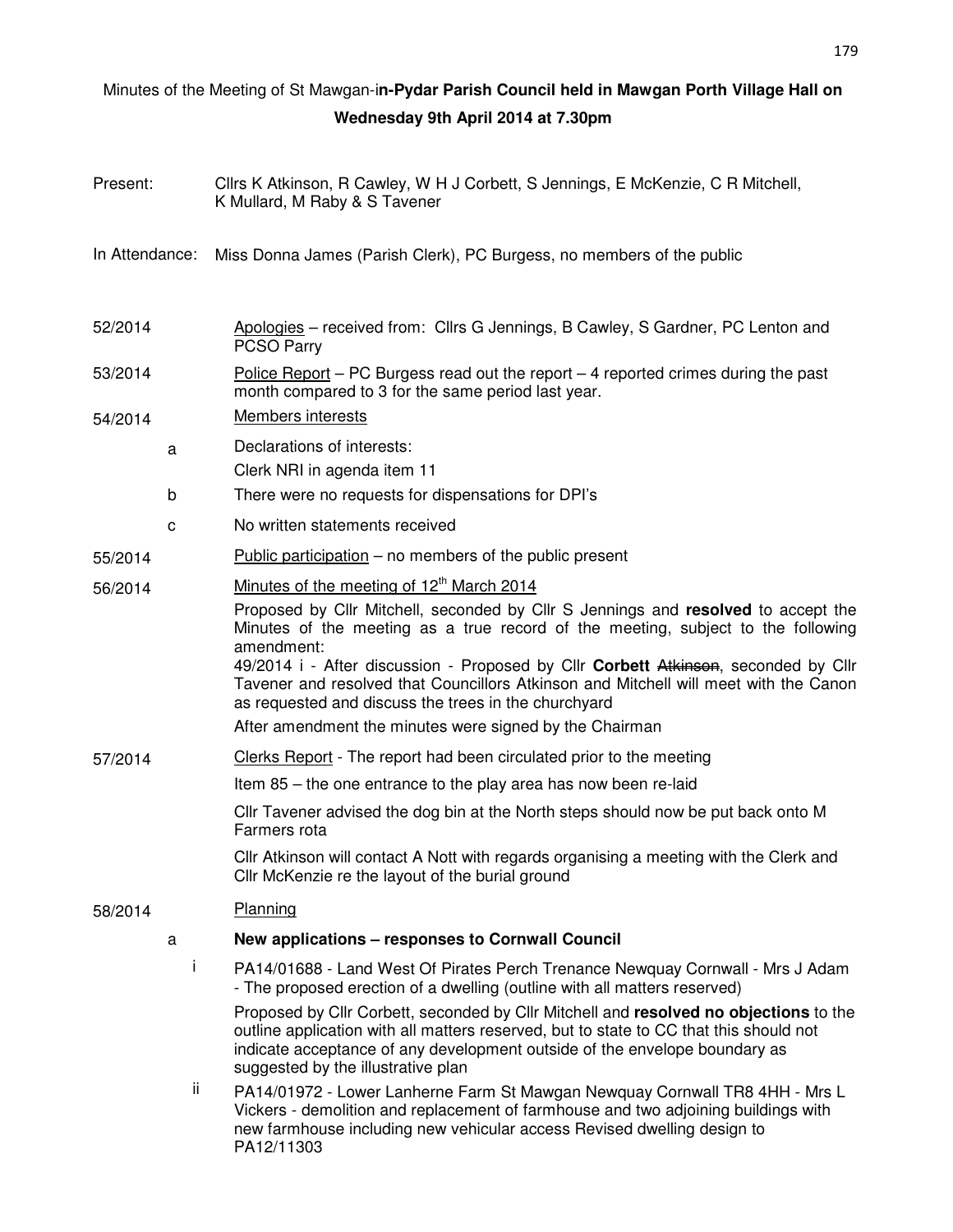Proposed by Cllr Corbett, seconded by Cllr Mitchell and **resolved no objections**

- b Advices and decisions by Cornwall Council circulated After discussing the email from CC regarding - PA14/00583 - Agricultural building at Higher Lanvean Farm – The council agreed they were happy to go with the case officer's recommendations
- $c \overline{c}$  To discuss planning enforcement issues to refer any new issues and updates if any The council had received an anonymous letter  $-$  it is the councils policy to not deal with anonymous correspondence

Clerk to: Check with CC why no updates/decisions were sent to the Parish Council with regard enforcement cases

- d Affordable housing update circulated prior to meeting
- 59/2014 Neighbourhood Planning The report had been circulated prior to the meeting

## 60/2014 Working groups:

## a Beach and environment

- i Working Group report The report had been circulated prior to the meeting
	- Clerk to: Contact M Farmer for a photograph of the type of bin required for the replacement
		- Clerk to contact the environment agency with regard shingle being cleared between the bridges on the beach
- ii To discuss repairs to the wheelchair access area

Cllr Tavener, in conjuction with the clerk to acquire suggestions to repairs and guide prices from builders

Clerk to: Check the boundary of the land owned by the PC

iii To discuss and consider the application from Mr Thompson to trade on Mawgan Porth Beach and relevant response to Cornwall Council

Proposed by Cllr Atkinson and seconded by Cllr Corbett and **resolved** to object to the application

iv To consider Cllr Tavener's response to Cornwall Council re the proposed Surf School tender

Proposed by Cllr Atkinson and seconded by Cllr Corbett and **resolved** to accept Cllr Tavener's response to CC re the surf school tender

- b Amenities
	- i Working Group report:

The Parish Council would like to express their thanks to Taylor Design for the grass mats for the entrance to the play area

ii To discuss and consider the PC's responsibilities for towards the unsafe memorials in the graveyard

Cllr Mitchell to circulate documents to members

- c Transport and Rights of Way
	- i Working Group report

It has been reported that a number of small trees are down across Dark Lane Footpath and a wrecked stile

Proposed by Cllr Corbett and seconded by Cllr Tavener and **resolved** by the council to appoint T Michell to clear the trees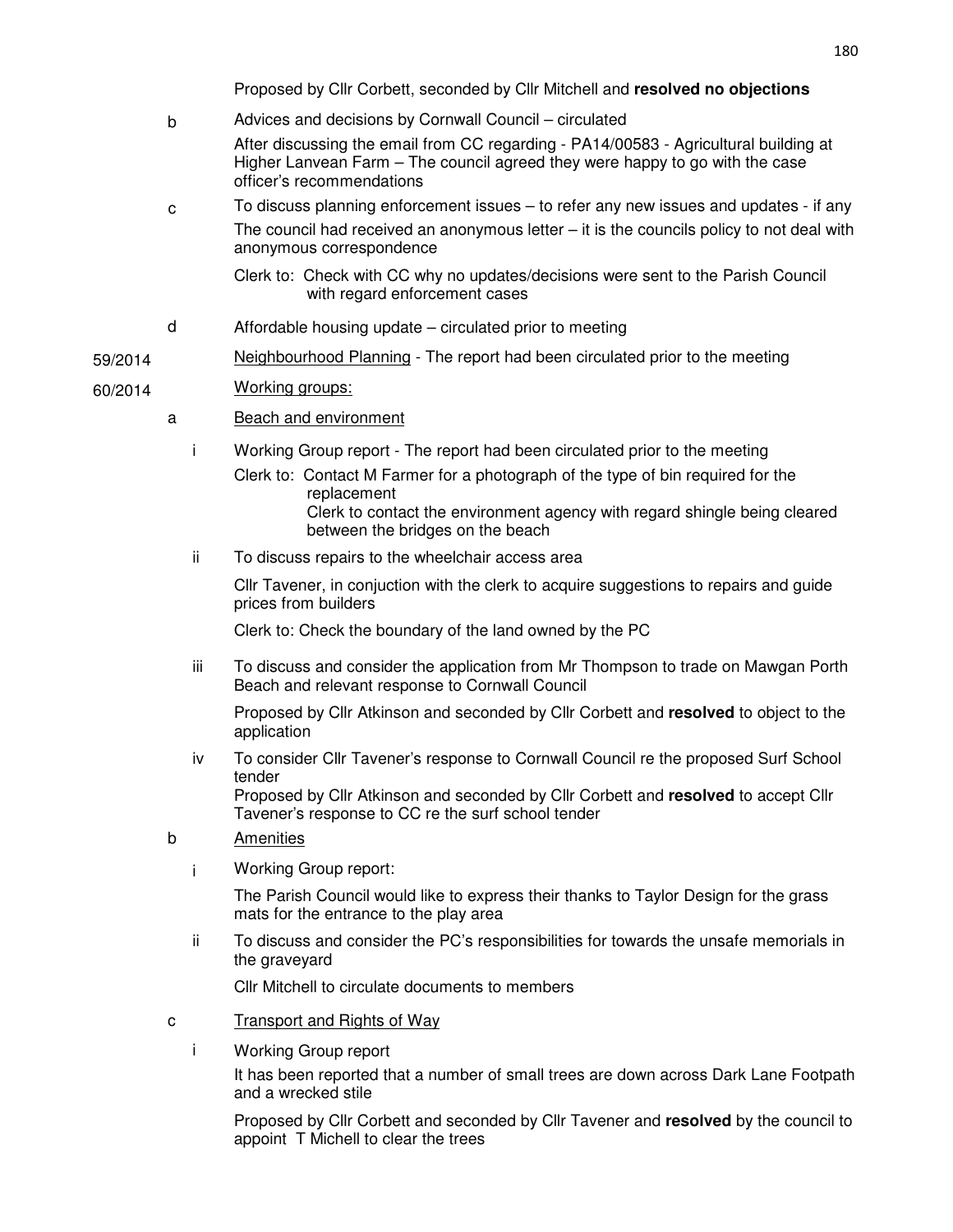|         |     | Clerk to: Contact CC to find out if they have any old Restormel stiles                                                                                                                                             |                                                                                        |                                                                                                                                                       |  |  |
|---------|-----|--------------------------------------------------------------------------------------------------------------------------------------------------------------------------------------------------------------------|----------------------------------------------------------------------------------------|-------------------------------------------------------------------------------------------------------------------------------------------------------|--|--|
|         | ii  | To discuss issues raised by Mr Buttivant re the poor state of Paths 39 and 41 and the<br>Coastal Path in Trenance – correspondence circulated prior to meeting.                                                    |                                                                                        |                                                                                                                                                       |  |  |
|         |     |                                                                                                                                                                                                                    | Respond to Mr Buttivant<br>the coastal path can be carried out by either               | Clerk to: Contact CC with regards Paths 39 and 41 as they are Gold Paths<br>Contact the Footpath Ranger at CC and the Scarlett to enquire if works on |  |  |
|         | iii |                                                                                                                                                                                                                    | To discuss if relevant the paths covered by the PC in the parish:                      |                                                                                                                                                       |  |  |
|         |     | Clerk to: Contact CC to find out if they have any old Restormel stiles                                                                                                                                             |                                                                                        |                                                                                                                                                       |  |  |
| 61/2014 |     | Reports - to receive reports from meetings<br>MPVH Circulated prior to the meeting<br>Meeting with the Canon re the trees in the Churchyard:<br>Clerk to: Contact T Michell re cleaning the path in the churchyard |                                                                                        |                                                                                                                                                       |  |  |
|         |     |                                                                                                                                                                                                                    |                                                                                        | Contact CC re a tree survey in the Churchyard and if appropriate trees with                                                                           |  |  |
|         |     |                                                                                                                                                                                                                    | preservation orders in the St Mawgan                                                   |                                                                                                                                                       |  |  |
|         |     |                                                                                                                                                                                                                    | Cllr Atkinson suspended Standing Order 20 to allow the final items to be discussed     |                                                                                                                                                       |  |  |
|         |     | <b>Clerk left the room</b>                                                                                                                                                                                         |                                                                                        |                                                                                                                                                       |  |  |
| 62/2014 |     | CALC Annual Subscription – to discuss and resolve continuation of subscription and<br>payment of invoice                                                                                                           |                                                                                        |                                                                                                                                                       |  |  |
|         |     | Proposed by Cllr Corbett and seconded by Cllr Mitchell and resolved to continue<br>subscription to CALC                                                                                                            |                                                                                        |                                                                                                                                                       |  |  |
|         |     | Clerk returned to the room                                                                                                                                                                                         |                                                                                        |                                                                                                                                                       |  |  |
| 63/2014 |     | <b>Accounts</b>                                                                                                                                                                                                    |                                                                                        |                                                                                                                                                       |  |  |
|         |     | Proposed by Cllr Corbett, seconded by Cllr Mitchell and resolved by the council that<br>accounts totalling £1832.87 listed below, were approved for payment and duly signed.                                       |                                                                                        |                                                                                                                                                       |  |  |
|         |     | T Michell                                                                                                                                                                                                          | Maintenance                                                                            | £ 784.98                                                                                                                                              |  |  |
|         |     | D James                                                                                                                                                                                                            | Salary & Exp                                                                           | £ 455.83                                                                                                                                              |  |  |
|         |     | <b>HMRC</b>                                                                                                                                                                                                        | PAYE Tax & NI                                                                          | £ 100.40                                                                                                                                              |  |  |
|         |     |                                                                                                                                                                                                                    | Jayne Herbert Website updates                                                          | 70.00<br>£                                                                                                                                            |  |  |
|         |     |                                                                                                                                                                                                                    | Jayne Herbert Website hosting                                                          | £ 100.00                                                                                                                                              |  |  |
|         |     | CALC                                                                                                                                                                                                               | <b>Annual Subscription</b>                                                             | £ 321.66                                                                                                                                              |  |  |
|         |     | Total                                                                                                                                                                                                              |                                                                                        | £1832.87                                                                                                                                              |  |  |
| 64/2014 |     | attend the training:                                                                                                                                                                                               | Audit and Accountability Training – to discuss and resolve if necessary for members to |                                                                                                                                                       |  |  |
|         |     | Clerk advised councillors of the training, councillors will contact the Clerk should they<br>wish to/be able to attend                                                                                             |                                                                                        |                                                                                                                                                       |  |  |
| 65/2014 |     | To discuss St Mawgan public toilets:                                                                                                                                                                               |                                                                                        |                                                                                                                                                       |  |  |
|         |     | Cllr Tavener will supply the Clerk with the contact details for Mawgan Porth Business<br>Group                                                                                                                     |                                                                                        |                                                                                                                                                       |  |  |
|         |     |                                                                                                                                                                                                                    | taking on the toilets                                                                  | Clerk to: Contact Mawgan Porth Business Group with regard their previous interest in                                                                  |  |  |
|         |     |                                                                                                                                                                                                                    |                                                                                        |                                                                                                                                                       |  |  |